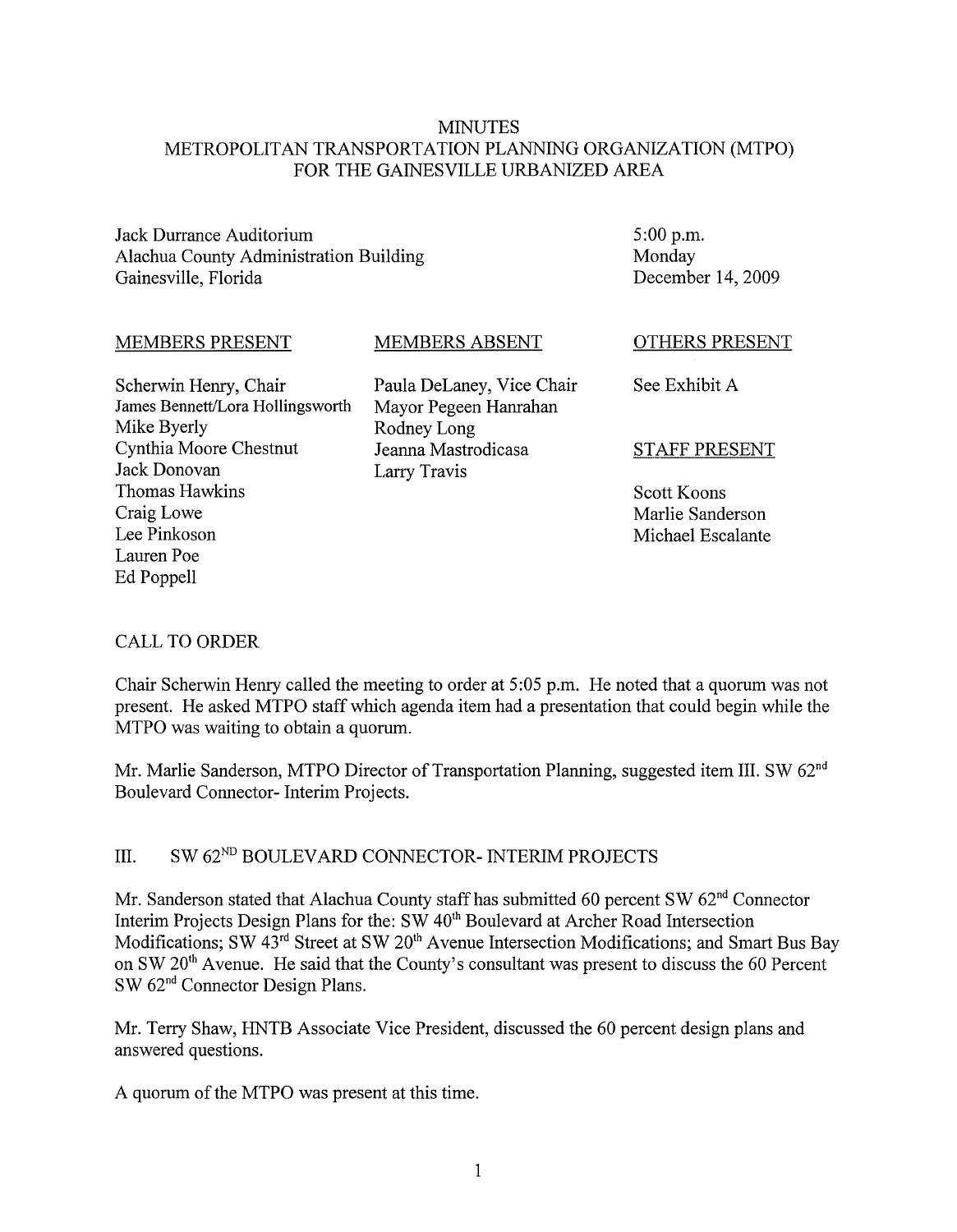#### I. APPROV AL OF THE MEETING AGENDA AND CONSENT AGENDA

Mr. Sanderson asked for approval of the consent agenda and meeting agenda.

#### ACTION: Commissioner Hawkins moved to approve the Consent Agenda and Meeting Agenda. Commissioner Pinkoson seconded; motion passed unanimously.

#### III. SW 62<sup>ND</sup> BOULEVARD CONNECTOR- INTERIM PROJECTS (Continued)

ACTION: Commissioner Pinkoson moved to approve the 60 Percent Design Plans for the:

- 1. SW 40<sup>th</sup> Boulevard at Archer Road Intersection Modifications Project;
- 2. SW 43<sup>rd</sup> Street at SW 20<sup>th</sup> Avenue Intersection Modifications Project, with one revision to install raised medians on SW 20<sup>th</sup> Avenue west of the SW 43rd Street intersection; and
- 3. Smart Bus Bay on SW  $20<sup>th</sup>$  Avenue Project, with two revisions to modify the:
	- A. SW 20<sup>th</sup> Avenue typical section by widening the 4-foot bikelane to 5-foot with the foot being taken from the center turnlane; and
	- B. bus shelter to include pedestrian safety railing at the back side.

#### Commissioner Chestnut seconded; motion passed 7 to 1.

#### II. TRANSPORTATION IMPROVEMENT PROGRAM (TIP) AMENDMENTS

Mr. Sanderson stated that the Florida Department of Transportation (FDOT) is requesting five TIP amendments. He asked if the MTPO wanted to vote on them individually or as a batch.

Chair Henry requested batching the amendments for one vote.

- A. FTA SECTION 5317 GRANT
- B. SECTION 5316 JOB ACCESS REVERSE COMMUTE (JARC) GRANT
- C. SAFE ROUTES TO SCHOOL PROGRAM- NE 15TH STREET SIDEWALK PROJECT
- D. INTERSTATE 75 AT NEWBERRY ROAD (STATE ROAD 26) INTERCHANGE RIGHT-OF-WAY (ROW) PURCHASE PROJECT
- E. AMERICAN RECOVERY AND REINVESTMENT ACT (ARRA) PURCHASE OF TRANSIT VEHICLES

Mr. Sanderson stated that the first TIP amendment was the awarding of a Federal Transit Administration (FTA) Section 5317 New Freedom Grant. He said that this Grant will be used to purchase additional paratransit trips for Section 5317 -eligible clients.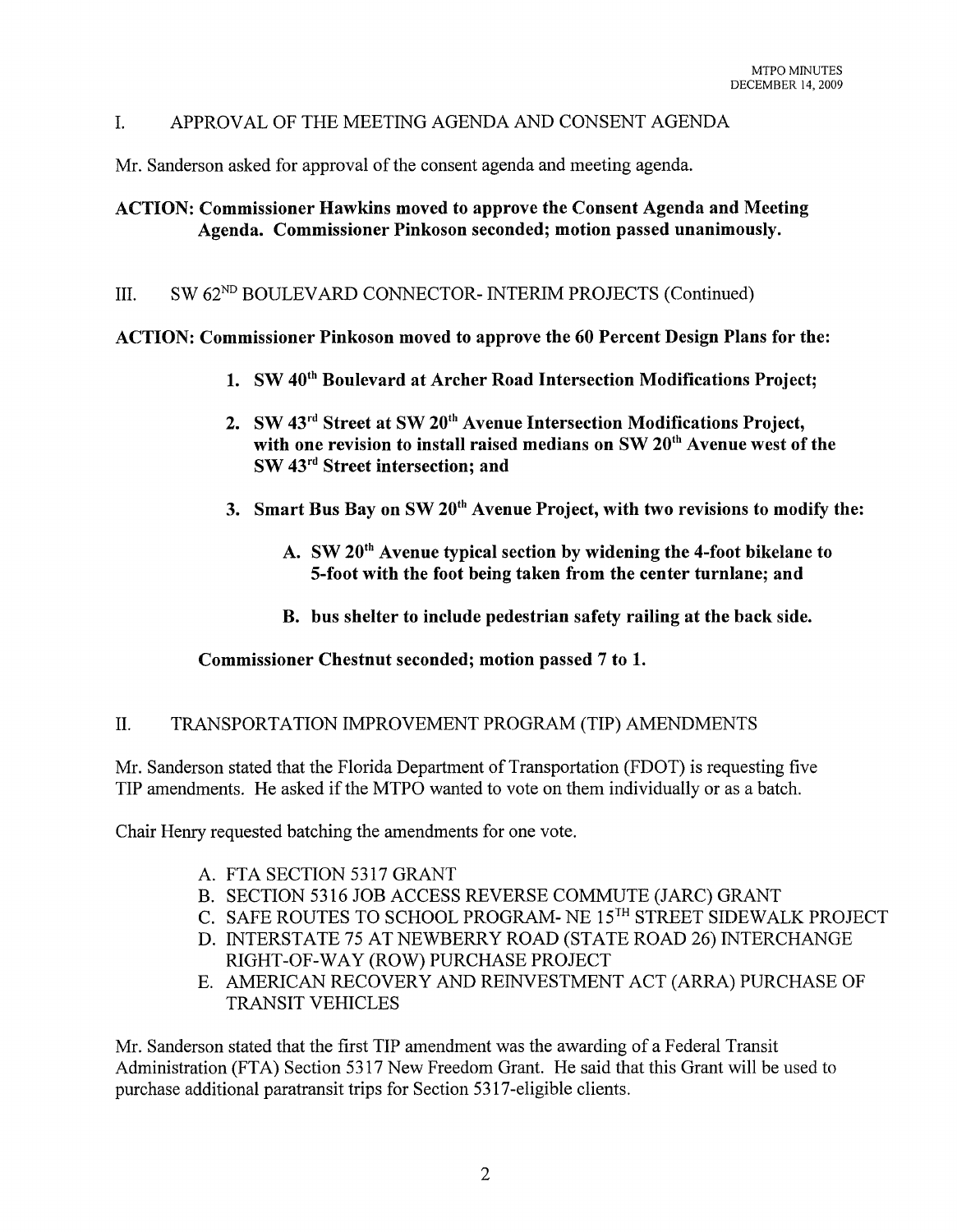Mr. Sanderson reported that the second TIP amendment was the awarding of an FTA Section 5317 JARC Grant. He said that this Grant would be used by RTS to purchase Mobile Data Terminal (MDT) software for MV Transportation.

Mr. Sanderson stated that the third TIP amendment was the awarding of a Safe Routes to School Grant for the NE 15<sup>th</sup> Street Sidewalk Project.

Mr. Sanderson reported that the fourth TIP amendment was the ROW Purchase Project at the Interstate 75 at Newberry Road/SR 26 NW Quadrant (Whataburger parcel).

Mr. Sanderson stated that the fifth TIP amendment was the redistribution of unallocated ARRA funding. He said that this project will purchase additional RTS transit vehicles. He asked the MTPO to amend the Fiscal Years 2009/2010 - 2013/2014 TIP for all five projects.

Ms. Karen Taulbee, FDOT District 2 Transportation Specialist, discussed the ROW project and answered questions. She noted that FDOT identified unobligated ROW funds. She added that, based on the MTPO's request for safety modifications at the Newberry Road interchange with regard to the Interstate 75 Master Plan Study, FDOT is funding this ROW purchase.

#### ACTION: Commissioner Lowe moved to amend the Fiscal Years 2009/2010 - 2013/2014 TIP in Fiscal Year 2009/2010 to:

- A. increase the funding for the Section 5317 New Freedom Small Urban Operating/ Administrative Assistance Grant [FIN #4272891] by \$36,100 and also \$36,100 in local match;
- B. add the Section 5316 Job Access Reverse Commute Grant [FIN #4282371] of \$90,000 and \$10,000 local match;
- C. add the NE 15<sup>th</sup> Street from NE 39<sup>th</sup> Avenue [State Road (SR) 222] to the 4400 Block of NE  $15<sup>th</sup>$  Street Sidewalk Construction Project [FIN  $*4273261$ ];
- D. add the Interstate 75 at Newberry Road Interchange ROW Purchase Project [FIN #4278251]; and
- E. increase the funding for the Purchase of Transit Vehicles Project [FIN #4263201] by \$335,418 in Fiscal Year 2009/2010.

#### Commissioner Chestnut seconded. Mr. Sanderson conducted a show-of-hands vote. The motion passed unanimously.

The TIP Amendment Log is attached as Exhibit 1.

Mr. Sanderson stated that item IV. Public Involvement Plan Update was advertised for discussion at 6:00 p.m. He suggested discussion of item VII. Florida Department of Transportation Tentative Five Year Work Program.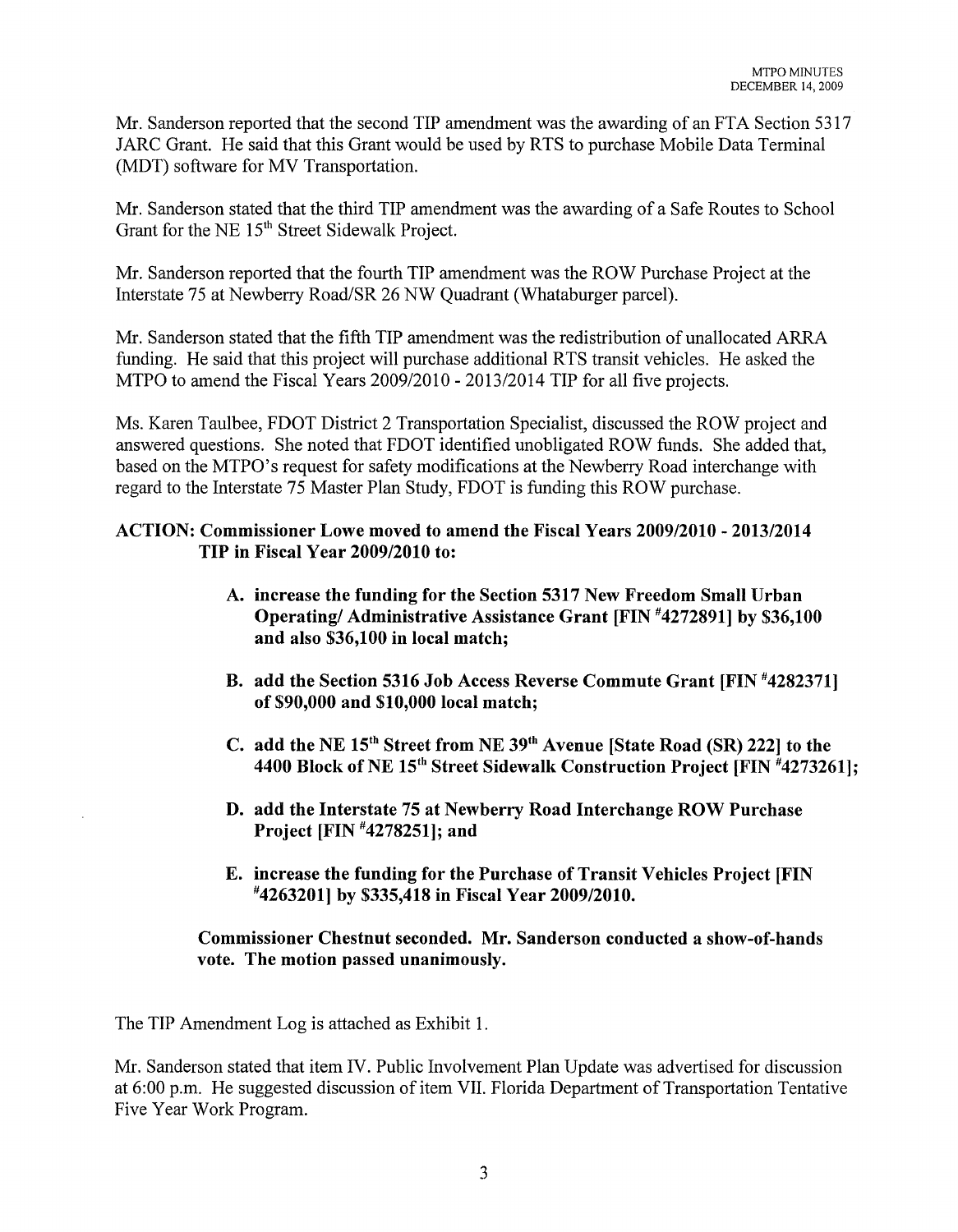#### **It was a consensus of the MTPO to discuss item VII. Florida Department of Transportation Tentative Five Year Work Program.**

## VII. FLORIDA DEPARTMENT OF TRANSPORTATION TENTATIVE FIVE YEAR WORK PROGRAM

Mr. Sanderson stated that FDOT has requested comments concerning its Tentative Five Year Work Program for Fiscal Years  $2010/2011$  to  $2014/2015$ .

Ms. Taulbee discussed the Tentative Five Year Work Program and answered questions.

Mr. Jonathan Paul, Alachua County Impact Fee and Concurrency Manager, discussed County staff comments on the Tentative Work Program and answered questions.

Chair Henry asked whether any new ARRA funding could be used to address local street flooding in the Duval Heights neighborhood. Ms. Taulbee noted that the MTPO's List of Priority Projects (LOPP) was used by FDOT to identify projects to be considered in the Tentative Work Program.

Mr. James Bennett, FDOT District 2 Urban Area Transportation Development Engineer, noted that these were local roads that are off the State Highway System. He noted that these drainage projects may be eligible for County Incentive Grant Program (CIGP) funding. He said that there is a local match requirement. He discussed the ARRA and reported that there was no additional funding. He added that, if there was another Federal Stimulus bill, FDOT would follow the MTPO's priorities.

# **ACTION: Commissioner Poe moved to authorize the MTPO Chair to send a letter to the FDOT District 2 Secretary thanking her for the opportunity to review and comment on the Tentative Work Program. Commissioner Chestnut seconded; motion passed unanimously.**

Mr. Sanderson reported that, due to delays on the turnpike, the MTPO's consultant has not arrived. He suggested that the MTPO discuss item IX. Design Team.

## **It was a consensus of the MTPO to discuss item IX. Design Team.**

## IX. DESIGN TEAM

Mr. Sanderson stated that the purpose of this agenda item is to discuss whether the Design Team:

- 1. should continue to meet as a separate MTPO Advisory Committee;
- 2. be sunsetted and assign its duties and responsibilities to the Technical Advisory Committee (TAC); or
- 3. be incorporated into the TAC.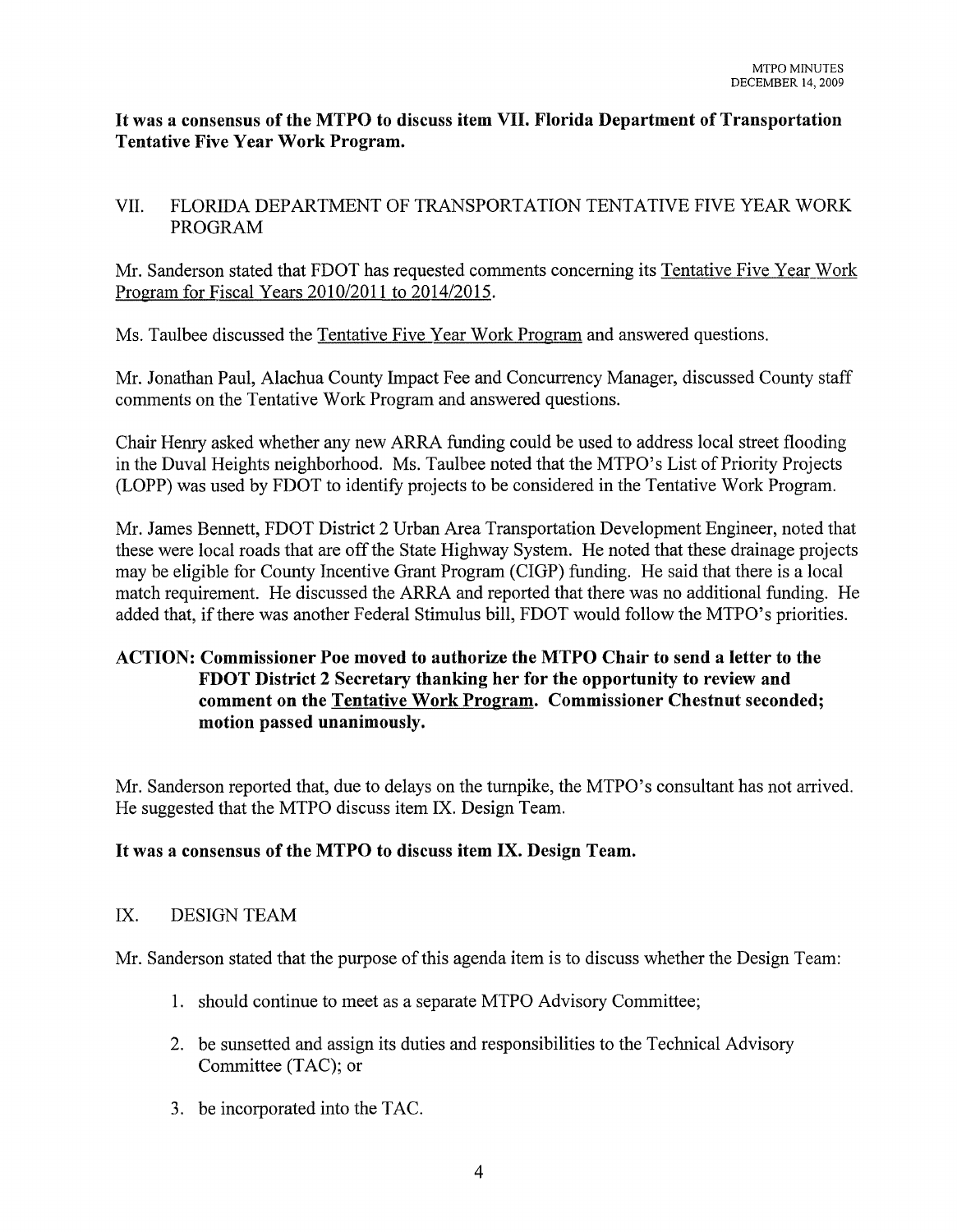He reported the MTPO Advisory Committee and Staff recommendations. He noted the City Beautification Board's request for participation in project design review. He also said that, since the formation of the Design Team, the City has established Project Teams and the County has established similar procedures to review design plans.

Mr. Paul noted that Alachua County staff concurred with the sunsetting of the Design Team.

#### ACTION: Commissioner Byerly moved to:

- 1. sunset the Design Team;
- 2. have its duties and responsibilities assigned to the TAC; and
- 3. appoint an Arborist/Forester to the TAC as a voting member.

#### Commissioner Donovan seconded; motion passed unanimously.

Mr. Sanderson noted that MTPO staff would make appropriate revisions to MTPO documents to reflect these changes.

## IV. PUBLIC INVOLVEMENT PLAN UPDATE

Mr. Sanderson stated that the MTPO is required to review its Public Involvement Plan and revise it as needed. He discussed revisions to the plan and answered questions.

## ACTION: Commissioner Chestnut moved to approve revisions to the Public Involvement Plan. Commissioner Donovan seconded; motion passed unanimously.

## V. CITIZENS ADVISORY COMMITTEE (CAC)- VACANT POSITIONS

Mr. Sanderson stated that the MTPO needs to fill five vacant positions on its CAC. He said that the five positions have a term of office through December, 2012. He added that the MTPO will also be appointing up to three CAC Designate Members. He asked if there were any applicants present to speak concerning their candidacy.

The following persons spoke regarding their candidacy for the CAC:

Rod Gonzalez Valerie Rosenkrantz Chandler Otis Holly Shema

Mr. Sanderson recommended that the MTPO, as it has in the past, vote for five of the 12 candidates, with the five highest vote recipients being appointed to the CAC for a term ending December 2012 and the next three highest vote recipients being CAC Designate Members. He conducted a rollcall vote. He reported the results of the CAC appointment vote.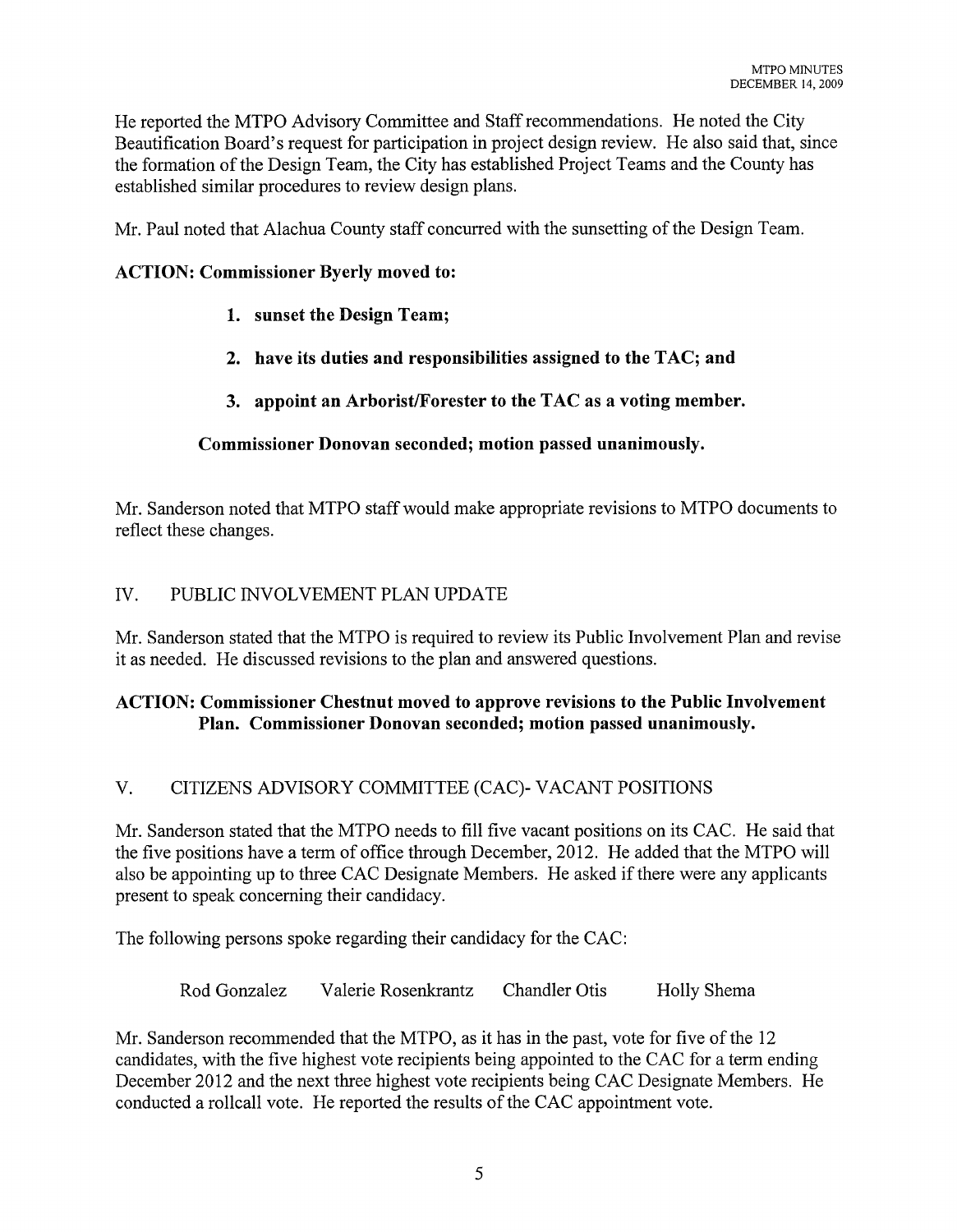#### ACTION: Commissioner Lowe moved to appoint Thomas Collett and Valerie Rosenkrantz and reappoint Harvey Budd, Blake Fletcher and Chandler Otis to the CAC for a term through December, 2012. Commissioner Chestnut seconded; motion passed unanimously.

According to the MTPO voting results, the three CAC Designate Members, appointed for a term through December, 2010, are Holly Blumenthal, Roderick Gonzalez and Laurie Newsom.

## VI. BICYCLE/PEDESTRIAN ADVISORY BOARD (B/PAB)- VACANT POSITIONS

Mr. Sanderson stated that the MTPO needs to fill two vacancies on the B/PAB for a term ending in October, 2012. He asked if there were any applicants present to speak concerning their candidacy.

A member of the MTPO requested that information concerning the tenure of the B/P AB members be provided to the MTPO.

## It was a consensus of the MTPO to include B/PAB tenure information for future B/PAB appointments.

Mr. Rajeeb Das and Mr. Kenneth Duffield spoke regarding their candidacy for the B/P AB.

Mr. Sanderson conducted a rollcall vote and reported the results.

# ACTION: Commissioner Chestnut moved to reappoint Rajeeb Das and Kenneth Duffield for a term through October, 2012. Commissioner Lowe seconded; motion passed unanimously.

# VIII. LONG RANGE TRANSPORTATION PLAN UPDATE- VISION STATEMENT, GOALS AND OBJECTIVES

Mr. Sanderson introduced Mr. Whit Blanton, Renaissance Planning Group Vice President, for his presentation on the Year 2035 Long Range Transportation Plan (LRTP) update.

Mr. Blanton provided a status report on the LRTP. He noted that LRTP Workshop  $\frac{H}{2}$  would be some time in February 2010. He discussed the draft LRTP Vision Statement, Goals and Objectives and answered questions.

A member of the MTPO discussed his comments concerning the draft Year 2035 LRTP Vision Statement, Goals and Objectives.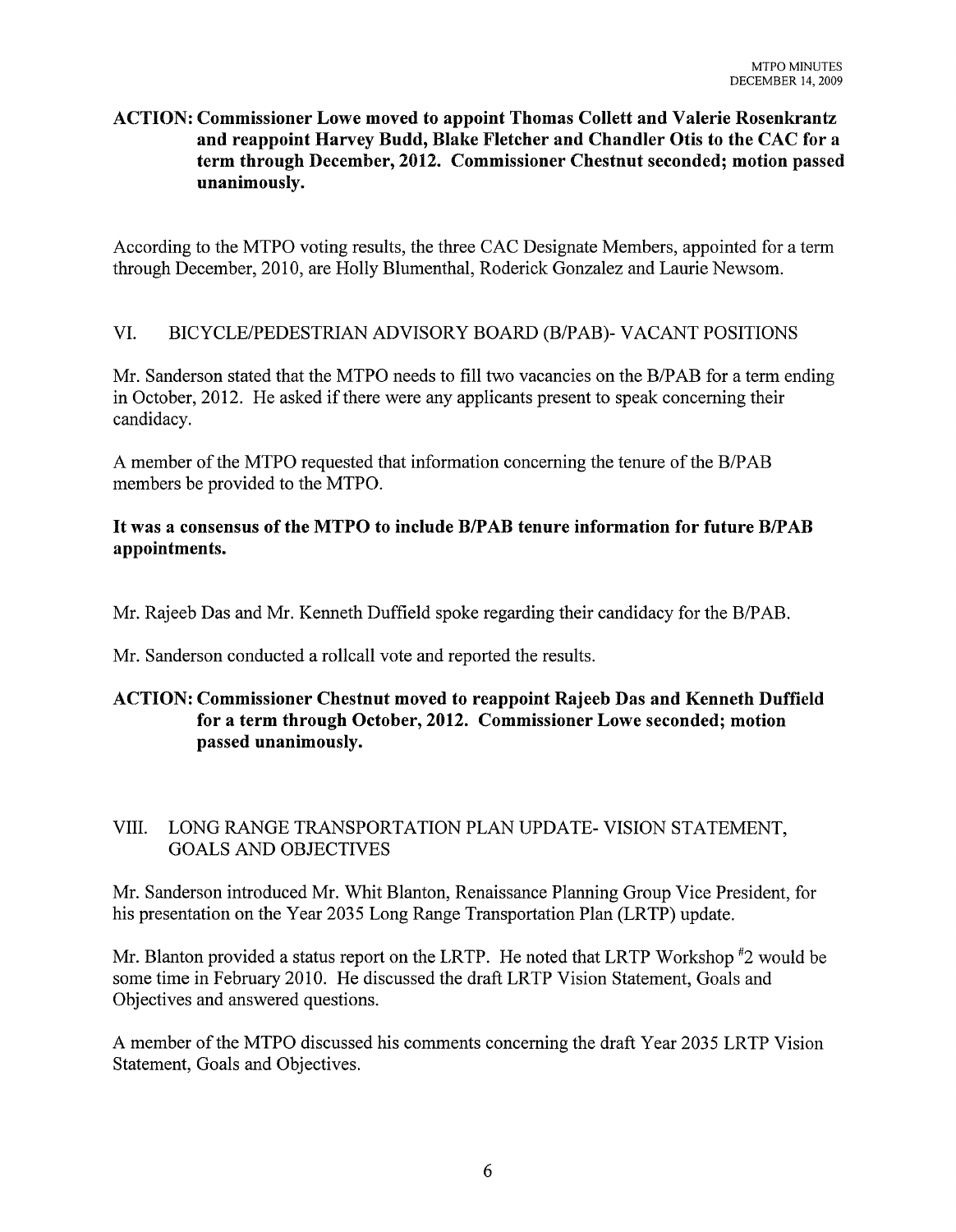#### ACTION: Commissioner Byerly moved to:

- A. approve the draft Year 2035 LRTP Vision Statement, Goals and Objectives in Exhibit 4; and
- **B.** refer Commissioner Donovan's comments to MTPO staff for incorporation into the MTPO-approved draft document.

#### Commissioner Poe seconded; motion passed unanimously.

Mr. Paul noted that the vision statement is concerned with growth and land use issues. He suggested that the vision statement and goals be directed towards transportation issues, such as East Gainesville linkages to transportation and transportation connectivity. He said that Alachua County staff would prepare written comments and forward them to MTPO staff.

It was a consensus of the MTPO to reagenda the LRTP Update Vision Statement, Goals and Objectives for the next MTPO meeting in order to **allow** staff time to incorporate comments by Commissioner Donovan and Alachua County staff.

#### X. ELECTION OF OFFICERS

Mr. Sanderson stated that the MTPO needed to elect a Chair, Vice-Chair and Secretary/Treasurer for the coming year. He identified the current officers and noted that the MTPO Chair traditionally alternates between the City Commission and County Commission.

## ACTION: Commissioner Pinkoson moved to elect Commissioner DeLaney as the MTPO Chair, Commissioner Hawkins as the MTPO Vice Chair and Commissioner Chestnut as MTPO SecretarylTreasurer. Commissioner Byerly seconded; motion passed unanimously.

Mr. Sanderson presented a plaque to Chair Henry for his service as the 2009 MTPO Chair.

#### XI. MTPO AUDIT REVIEW COMMITTEE

Mr. Sanderson requested that the MTPO appoint two members to an Audit Review Committee. He noted that the MTPO Secretary/Treasurer traditionally chairs this committee.

#### ACTION: Commissioner Pinkoson moved to appoint Commissioner Chestnut and Commissioner Poe to the MTPO Audit Review Committee and to have Commissioner Chestnut serve as Committee Chair. Commissioner Donovan seconded; motion passed unanimously.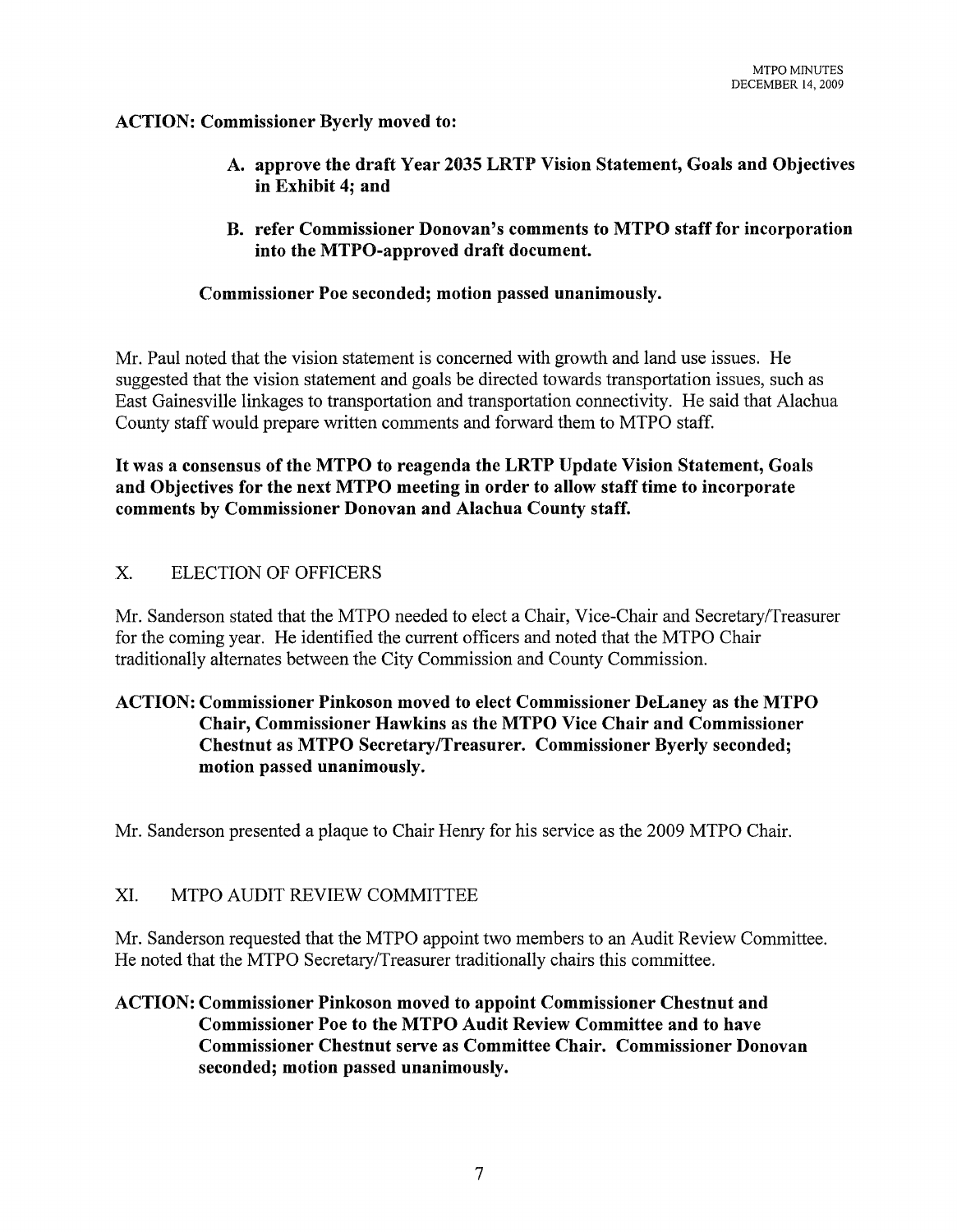#### XII. STATEWIDE ORGANIZATION OF METROPOLITAN PLANNING ORGANIZATIONS (MPOAC)

Mr. Sanderson asked the MTPO to appoint voting and alternate representatives to the Metropolitan Planning Organization Advisory Council (MPOAC) for calendar year 2010.

## ACTION: Commissioner Poe moved to reappoint Commissioner DeLaney as the MPOAC voting representative and Commissioner Hawkins as the MPOAC alternate representative. Commissioner Chestnut seconded; motion passed unanimously.

# XIII. NEXT MTPO MEETING

Mr. Sanderson announced that the next MTPO meeting is tentatively scheduled for February  $8<sup>th</sup>$ at 3:00 p.m.

# XIV. COMMENTS

# A. MTPO MEMBERS

A member of the MTPO discussed his concern about the dead trees recently planted in the Williston Road medians that were identified in item CA. 5 Williston Road Median Oak Trees.

Ms. Taulbee discussed the status of the Williston Road trees and answered questions.

A member of the MTPO discussed the tree removal in the North Main Street project. She noted that County staff had additional information.

Mr. Dave Cerlanek, Alachua County Assistant Public Works Director, discussed the tree removal from the North Main Street project. He noted that he was mistaken in attributing the tree removal to FDOT at a previous County Commission meeting. He said that the trees were removed as part of the sidewalk widening. He added that the tree removal will be mitigated. He said that the Gainesville Sun would be notified to correct a previous article regarding the tree removal.

# C. CHAIR'S REPORT

Chair Henry thanked MTPO staff for its service.

# B. CITIZENS

Mr. Brian Harrington, Business Community Coalition (BCC) Chair, discussed the Coalition's interest in working with the MTPO and participating in the Year 2035 LRTP update process.

A member of the MTPO complimented FDOT's work on Main Street.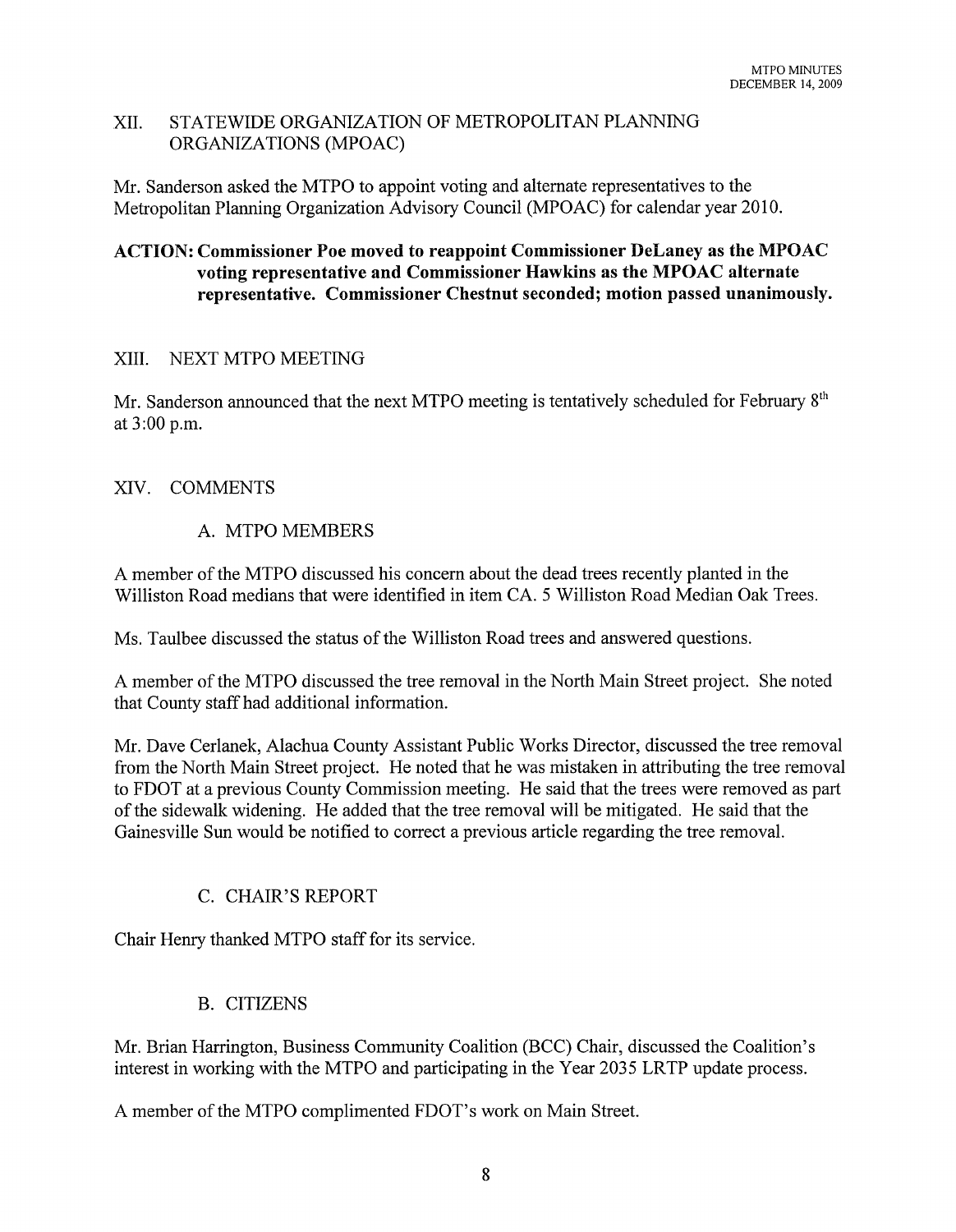# **ADJOURNMENT**

**Chair Henry adjourned the meeting at 7:23 p.m.** 

 $3/29/10$ 

**Date** 

Lui Jron

Cynthia Moore Chestnut, Secretary/Treasurer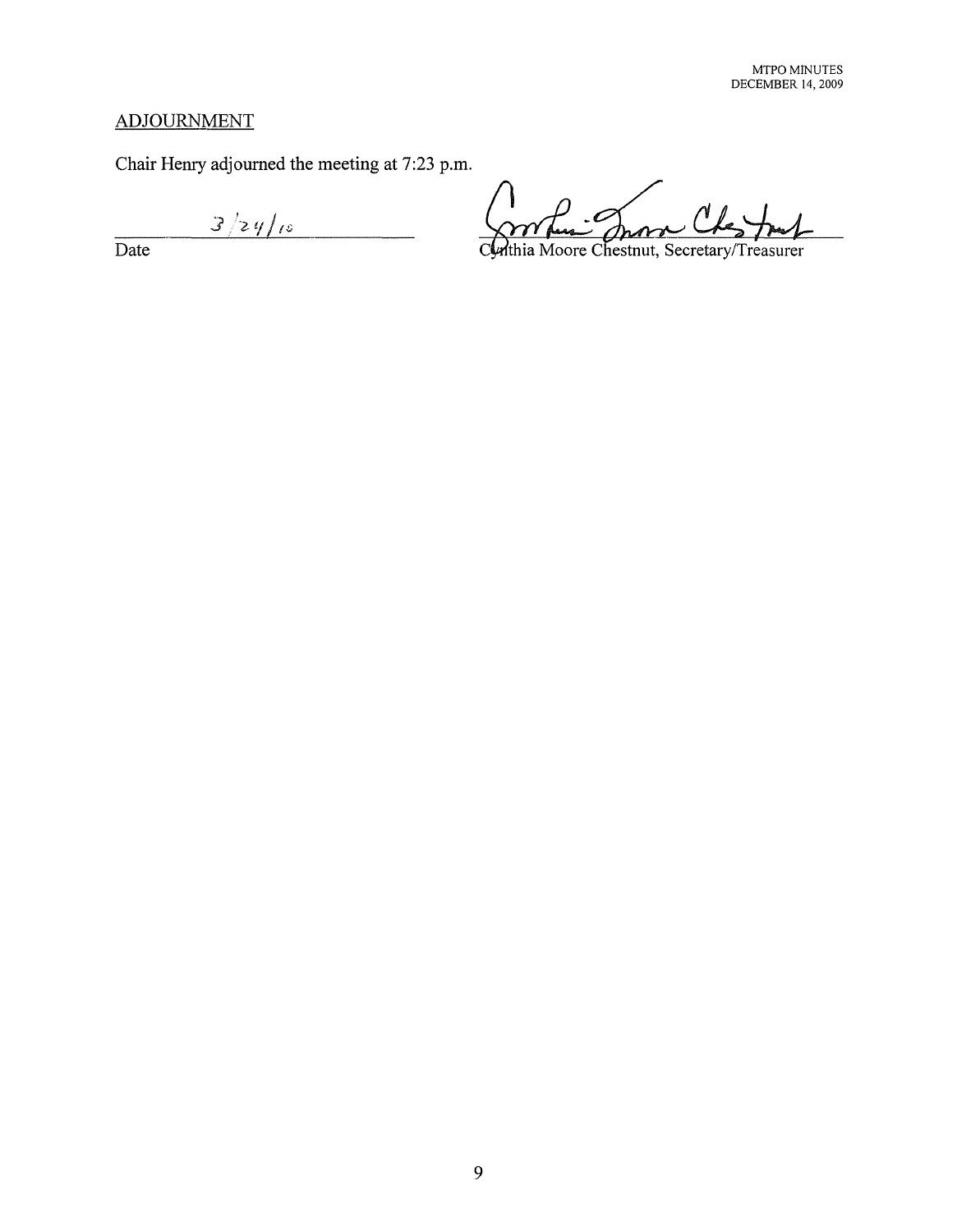# **EXHIBIT A**

| <b>Interested Citizens</b> | <b>Alachua County</b> |
|----------------------------|-----------------------|
| Zack Andrews               | Dave Cerlanek         |
| Whit Blanton               | Ha Nguyen             |
| Rajeeb Das                 | Jonathan Paul         |
| Kenneth Duffield           | Randall Reid          |
| Rod Gonzalez               | David Schwartz        |
| Brian Harrington           |                       |
| Mike Hotta                 |                       |
| Tom Oakland                |                       |
| Chandler Otis              |                       |
| <b>Curtis Paris</b>        |                       |
| Jackie Paris               |                       |
| Valerie Rosenkrantz        |                       |
| Terry Shaw                 |                       |
| Holly Shema                |                       |

City **of Gainesville**  Dekova Batey Russ Blackburn Paul Folker Millie Crawford Jesus Gomez Debbie Leistner Doug Robinson Teresa Scott

#### **Florida Department of Transportation**

Karen Taulbee

\* By telephone

 $\ddot{\phantom{0}}$ 

# Provided written comments

T:\Mike\em10\mtpo\minutes\dec14 wpd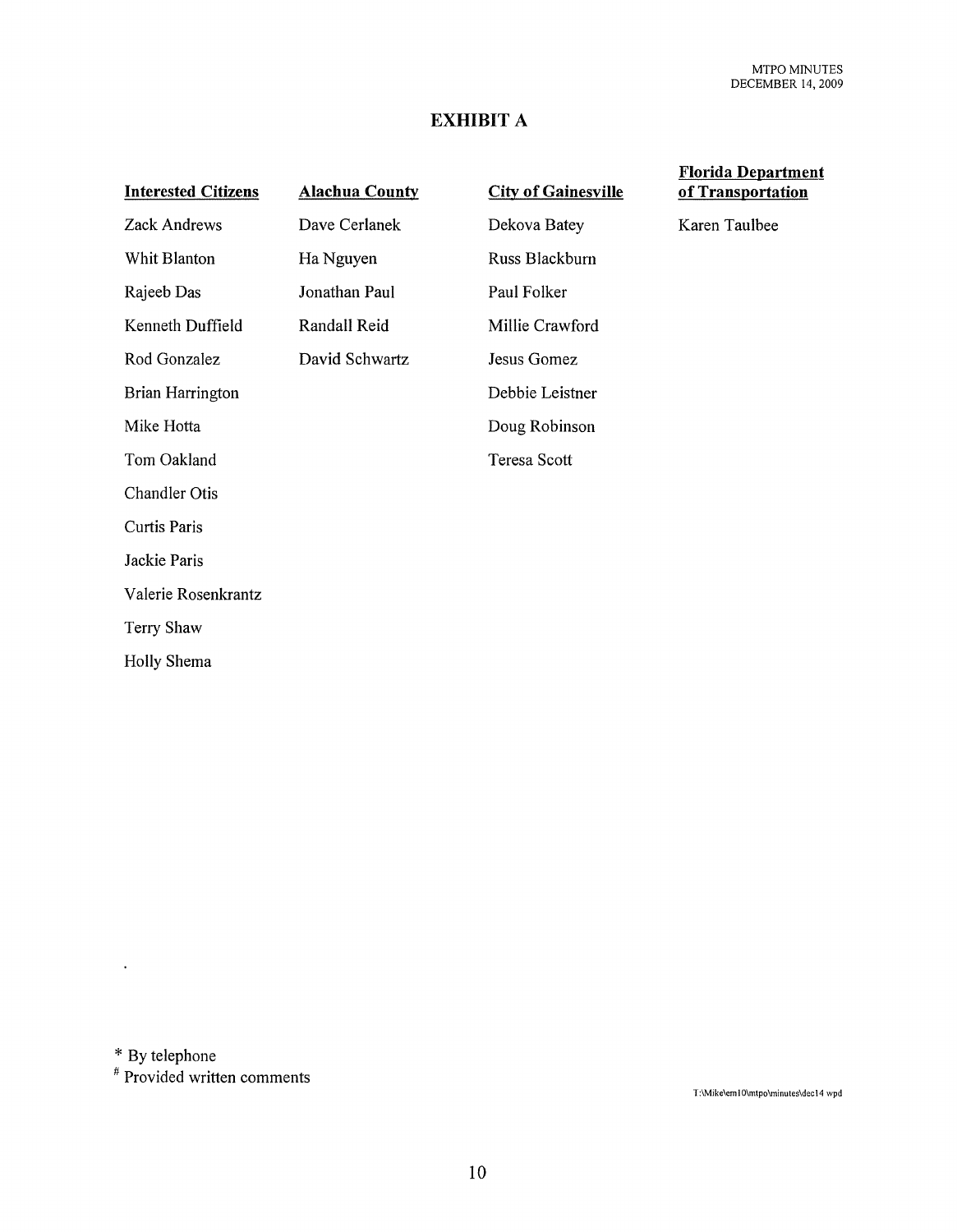# EXHIBIT 1

## TIP AMENDMENT LOG

| <b>TIP AMENDMENT</b> |                                | <b>PROJECT DESCRIPTION</b>   |                            |                                                   |                                                                                                                                    |                               |                                                 |                                    |
|----------------------|--------------------------------|------------------------------|----------------------------|---------------------------------------------------|------------------------------------------------------------------------------------------------------------------------------------|-------------------------------|-------------------------------------------------|------------------------------------|
| <b>NUMBER</b>        | <b>APPROVAL</b><br><b>DATE</b> | <b>PURPOSE</b>               | <b>TIP</b><br><b>TABLE</b> | <b>PROJECT</b><br><b>LOCATION</b><br>(FiN NUMBER) | <b>TYPE</b><br><b>WORK</b>                                                                                                         | <b>PROJECT</b><br><b>YEAR</b> | <b>PROJECT</b><br><b>FUNDING</b><br>[thousands] | <b>FUND</b><br>CODE<br>TABLE 3     |
| $09-1$               | 08/10/09                       | Rollover                     | 9                          | 2129498                                           | I-75 interchange modification<br>[ <sup>@</sup> Newberry Road (SR 26)]                                                             | 09/10                         | \$10<br>\$24                                    | DIH<br><b>NHAC</b>                 |
|                      |                                |                              | 6                          | 4262061                                           | ARRA W 6 <sup>th</sup> Street Bike/Ped Trail<br>[SE 2 <sup>nd</sup> Avenue to NW 16 <sup>th</sup> Avenue]                          | 09/10                         | \$1,000<br>\$9                                  | FSSL<br>SL.                        |
|                      |                                |                              | 14                         | 4262071                                           | ARRA NE 8 <sup>th</sup> Avenue Resurfacing<br>[Main Street to NE Boulevard]                                                        | 09/10                         | \$300<br>\$3                                    | <b>FSSL</b><br>SL                  |
|                      |                                |                              | 12                         | 4262081                                           | ARRA NW 34 <sup>th</sup> Street (SR 121) Sidewalk<br>[NW $39th$ Avenue (SR 222) to US 441]                                         | 09/10                         | \$1,000<br>\$9                                  | FSSL<br>SL                         |
|                      |                                |                              | 14                         | 4262281                                           | ARRA Main Street Resurfacing<br>[N 8 <sup>th</sup> Avenue to N 23 <sup>th</sup> Avenue]                                            | 09/10                         | \$1,100<br>\$10<br>\$1,273                      | <b>FSSL</b><br>SL.<br>LF           |
|                      |                                |                              | 12                         | 4264051                                           | ARRA SW 8 <sup>th</sup> Avenue Sidewalk<br>[Tower Road to end/I-75]                                                                | 09/10                         | \$110<br>\$1                                    | FSSE<br>SE                         |
|                      |                                |                              | 5                          | 4068473                                           | Section 5309 Transportation Hub<br>[@Gainesville Regional Airport]                                                                 | 09/10                         | \$298                                           | <b>FTA</b>                         |
|                      |                                |                              | 18                         | 4242921                                           | Section 5311 Rural Transit Funding-<br>operating/administration assistance                                                         | 09/10                         | \$208<br>\$208                                  | DU<br>LF                           |
|                      |                                |                              | 17                         | 4243901                                           | Section 5307 Small Transit Incentive Cities<br>Allocation- fixed route capital                                                     | 09/10                         | \$752<br>\$188                                  | <b>FTA</b><br>LF                   |
|                      |                                |                              | 17                         | 4263891                                           | ARRA 5307 purchase of transit vehicles                                                                                             | 09/10                         | \$3,201                                         | <b>FTA</b>                         |
|                      |                                |                              | 17                         | 4267571                                           | RTS purchase of transit vehicles with<br>HR 1105 High Priority Project funding                                                     | 09/10                         | \$475<br>\$119                                  | <b>FTA</b><br>LF                   |
| $09-2$               | 11/09/09                       | Rollover                     | 18                         | 4252901                                           | Section 5317 New Freedom RTS Small<br>Urban Operating/Administrative Assistance                                                    | 09/10                         | \$50<br>\$50                                    | DU<br>LF                           |
|                      |                                | Add                          |                            |                                                   | Appendix K to show ARRA-funded project<br>completion dates                                                                         |                               |                                                 |                                    |
|                      |                                | Delete                       | 12                         | 4262081                                           | ARRA NW 34th Street (SR 121) Sidewalk<br>[NW $39th$ Avenue (SR 222) to US 441]                                                     | 09/10                         | \$1,000<br>\$9                                  | <b>FSSL</b><br>$\operatorname{SL}$ |
|                      |                                | Add                          | $12 \,$                    | 4262082                                           | ARRA NW 34th Street Sidewalk<br>[NW 39 <sup>th</sup> Avenue to NW 55 <sup>th</sup> Boulevard]                                      | 09/10                         | \$438<br>\$4                                    | FSSL<br>DIH                        |
|                      |                                | Add &<br>Funding<br>Increase | 17                         | 4263201                                           | ARRA 5307 purchase of transit vehicles<br>[additional \$561,520 is flexed FSSL funds<br>added to \$692,000 funded in FY 2008/2009] | 09/10                         | \$562                                           | <b>FTA</b>                         |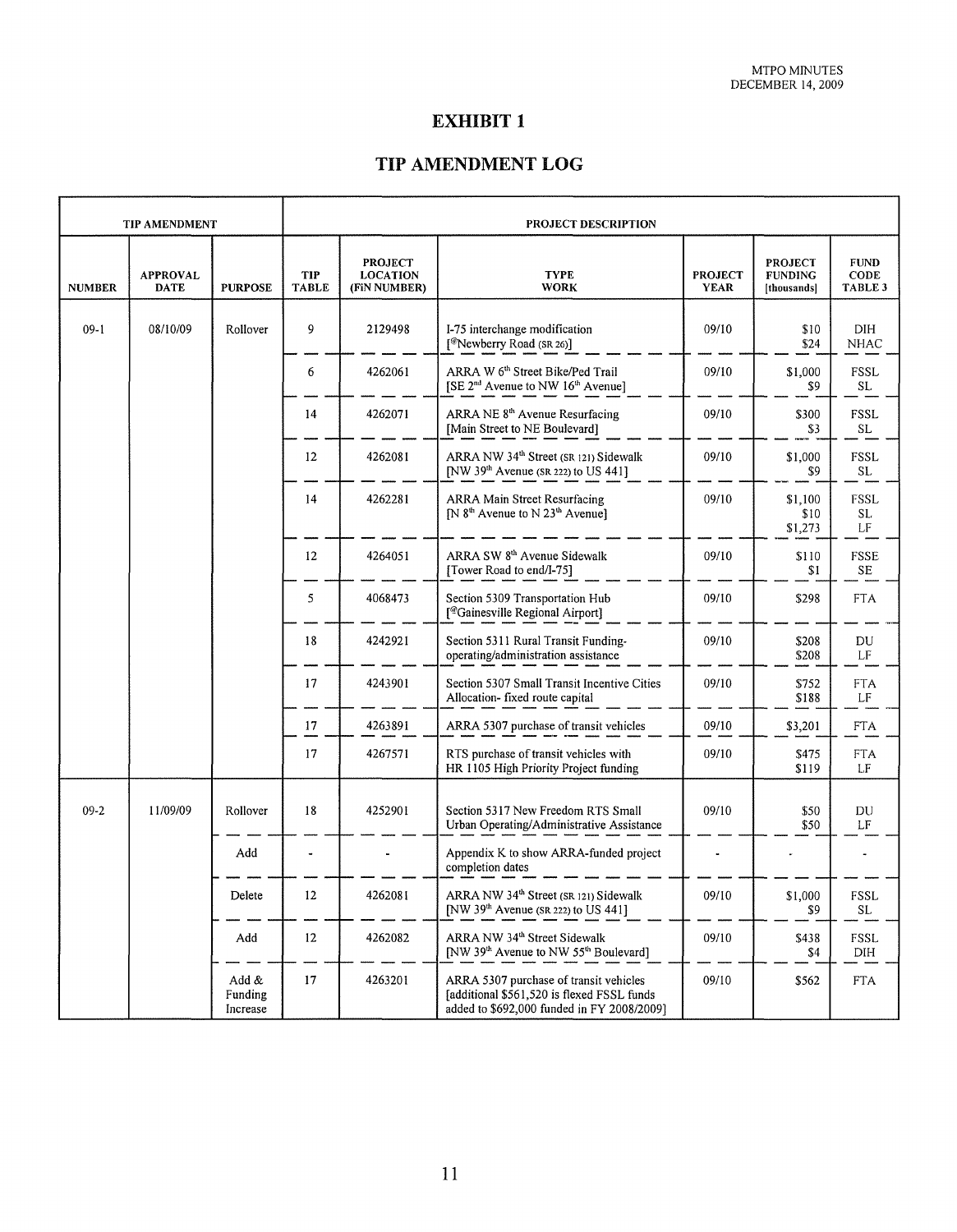# **EXHIBIT 1 (Continued)**

# **TIP** AMENDMENT LOG

 $\mathbf{r}$ 

| <b>TIP AMENDMENT</b> |                                | <b>PROJECT DESCRIPTION</b> |                            |                                                   |                                                                                                                                                                                                                 |                               |                                                 |                                              |
|----------------------|--------------------------------|----------------------------|----------------------------|---------------------------------------------------|-----------------------------------------------------------------------------------------------------------------------------------------------------------------------------------------------------------------|-------------------------------|-------------------------------------------------|----------------------------------------------|
| <b>NUMBER</b>        | <b>APPROVAL</b><br><b>DATE</b> | <b>PURPOSE</b>             | <b>TIP</b><br><b>TABLE</b> | <b>PROJECT</b><br><b>LOCATION</b><br>(FiN NUMBER) | <b>TYPE</b><br><b>WORK</b>                                                                                                                                                                                      | <b>PROJECT</b><br><b>YEAR</b> | <b>PROJECT</b><br><b>FUNDING</b><br>[thousands] | <b>FUND</b><br><b>CODE</b><br>TABLE 3        |
| $09 - 3$             | 12/14/09                       | Funding<br>Increase        | 18                         | 4272891                                           | Section 5317 New Freedom RTS Small<br>Urban Operating/Administrative Assistance<br>[additional \$36,000 grant plus \$36,000 local]<br>match added to \$100,000 funded in TIP<br>Amendment 09-2 project 4252901] | 09/10                         | \$36<br>\$36                                    | DU<br>LF                                     |
|                      |                                | Add                        | 18                         | 4282371                                           | Section 5316 Job Access Reverse Commute<br>Grant to purchase Mobile Data Terminal<br>software                                                                                                                   | 09/10                         | \$90<br>\$10                                    | <b>DU</b><br>LF                              |
|                      |                                | Add                        | 12                         | 4273261                                           | Safe Routes to School NE 15 <sup>th</sup> Street<br>Sidewalk<br>[NE 39 <sup>th</sup> Avenue (SR 222) to 4400 Block]                                                                                             | 09/10                         | \$405<br>\$130<br>\$70                          | SR <sub>2</sub> S<br>SR <sub>2</sub> E<br>SA |
|                      |                                | Add                        | 9                          | 4278251                                           | Purchase right-of-way in I-75 interchange<br>NW quadrant<br>$[1-75 \; (\alpha)$ Newberry Road (SR 26)]                                                                                                          | 09/10                         | \$592<br>\$10                                   | <b>NHAC</b><br><b>DIH</b>                    |
|                      |                                | Funding<br>Increase        | 17                         | 4263201                                           | ARRA 5307 purchase of transit vehicles<br>[additional \$335,418 is redistributed flexed]<br>FSSL funds added to \$692,000 funded in FY<br>2008/2009 and \$562,000 funded in FY<br>2009/2010]                    | 09/10                         | \$562<br>\$335                                  | FTA.<br><b>FTA</b>                           |
| $09-4$               |                                |                            |                            |                                                   |                                                                                                                                                                                                                 |                               |                                                 |                                              |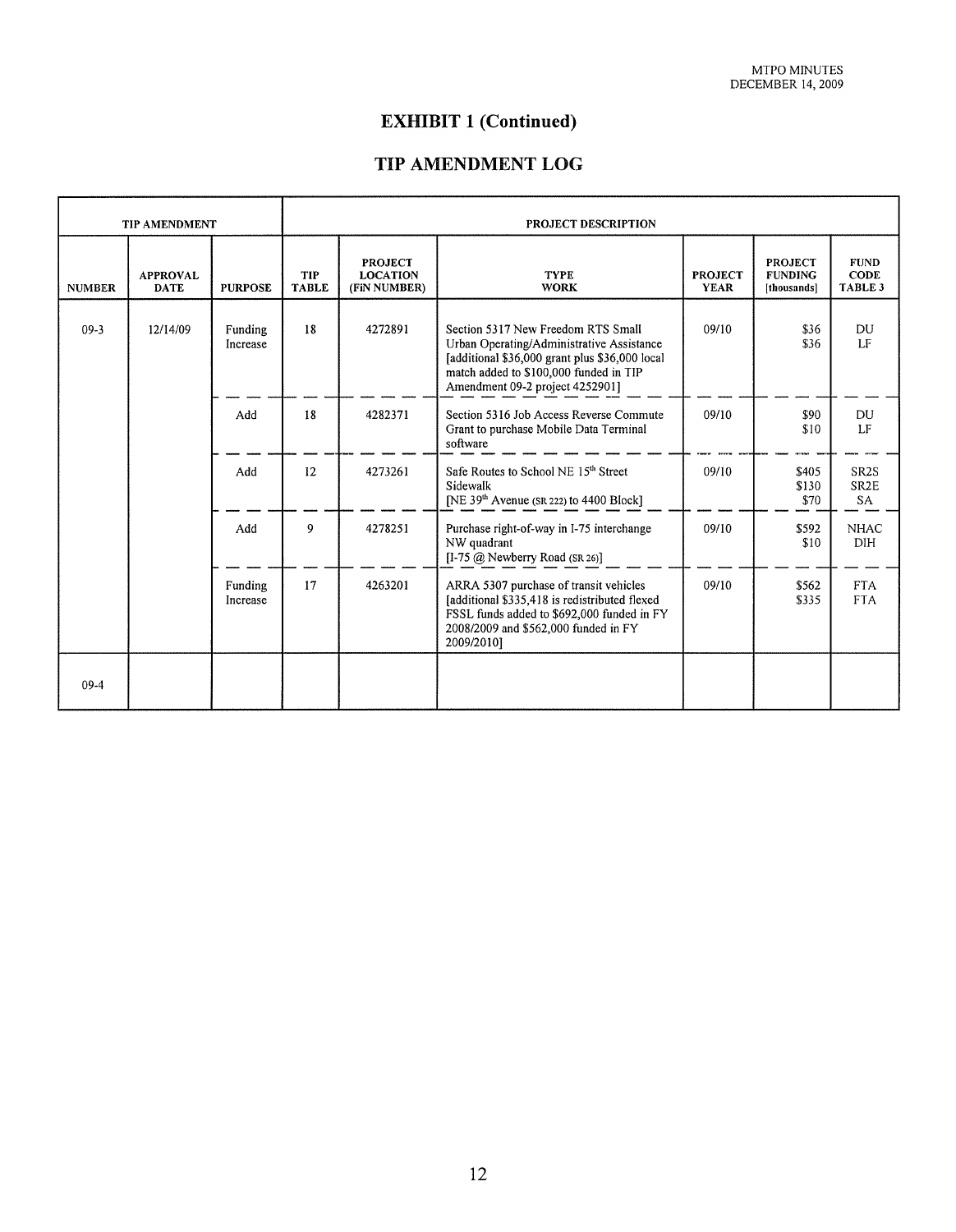

#### **CONSENT AGENDA METROPOLITAN TRANSPORTATION PLANNING ORGANIZATION FOR THE GAINESVILLE URBANIZED AREA**

**Jack Durrance Auditorium Monday, 5:00 p.m.** Alachua County Administration Building **December 14, 2009 Gainesville, Florida**

#### **STAFF RECOMMENDATION**

# **Page**  $*9$  **CA. 1 MTPO Minutes- November 9, 2009 APPROVE MINUTES**

This set of MTPO minutes is ready for review

**Page 21 CA. 2 Long Range Transportation Plan Update Technical APPROVE STAFF # Memorandum- Plan to Reduce Greenhouse Gases RECOMMENDATION**

> The Federal Highway Administration is recommending the MTPO to adopt targets and strategies to reduce greenhouse gases as part of the long range plan

**Page #23** CA. 3 Alachua County Transportation Disadvantaged AUTHORIZE  **Coordinating Board Membership Certification CHAIR TO SIGN**

> Each year, the MTPO must certify that this Board represents a cross-section of the community

#### **Page**  $*27$  **CA. 4 NW 34<sup>th</sup> Street Sidewalk Project- NO ACTION REQUIRED NW 55<sup>th</sup> Boulevard to US 441**

At the last meeting, the MTPO wanted to know if there are any options to construct this project sooner than 2014

**Page**  $*29$  **CA. 5 Williston Road Median Oak Trees NO ACTION REQUIRED** At the last meeting, the MTPO requested information about when replacement trees will be planted on this road